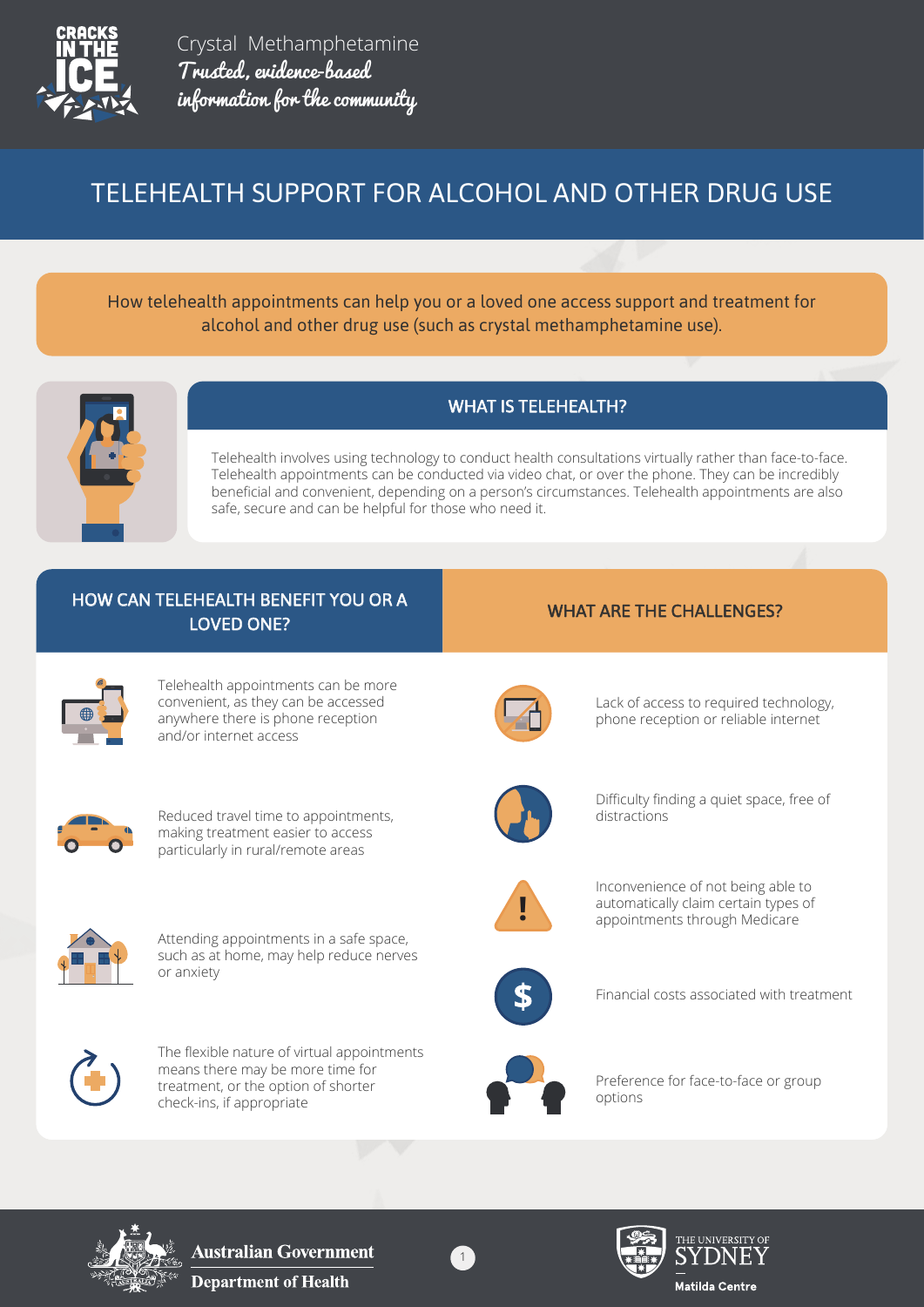

Crystal Methamphetamine Trusted, evidence-based information for the community

### HOW DOES TELEHEALTH WORK FOR PEOPLE WHO NEED SUPPORT OR TREATMENT FOR ALCOHOL OR OTHER DRUG USE (E.G. CRYSTAL METHAMPHETAMINE USE)?

If a person chooses to pursue telehealth consultations to access help for alcohol or other drug use, they will likely receive counselling (individual or group), help managing withdrawal symptoms, harm-minimisation information (tips on how to stay safe when using drugs), as well as ongoing check-ups and advice from specialists. They may also receive referrals to other specialists or relevant treatments.

*[Cracks in the Ice](https://cracksintheice.org.au/)* provides a **list of phone counselling support lines** that offer support, information and referrals.

**Family Drug Support** also provides support for people who are concerned about a loved one's use of alcohol or other drugs. Help is available via online counselling and a 24-hour hotline (1300 368 186).

# TIPS FOR A TELEHEALTH APPOINTMENT



If you have a usual health service provider, it is a good idea to have a look at their website, or contact them directly to see if they offer telehealth services



**?** Don't be afraid to ask what treatment will involve, and how it might differ from face-to-face treatment



Try to find a quiet space in your home, and make sure others know not to come into the room during appointments if they are at home at the same time



Put your phone on silent mode or turn it off, to eliminate distractions



If it is your loved one who is having a telehealth appointment, check in with them to see if they need anything from you, and provide support the same way you would if they were attending face-to-face treatment



Have a pen and paper handy to jot down notes if needed



**Australian Government Department of Health**